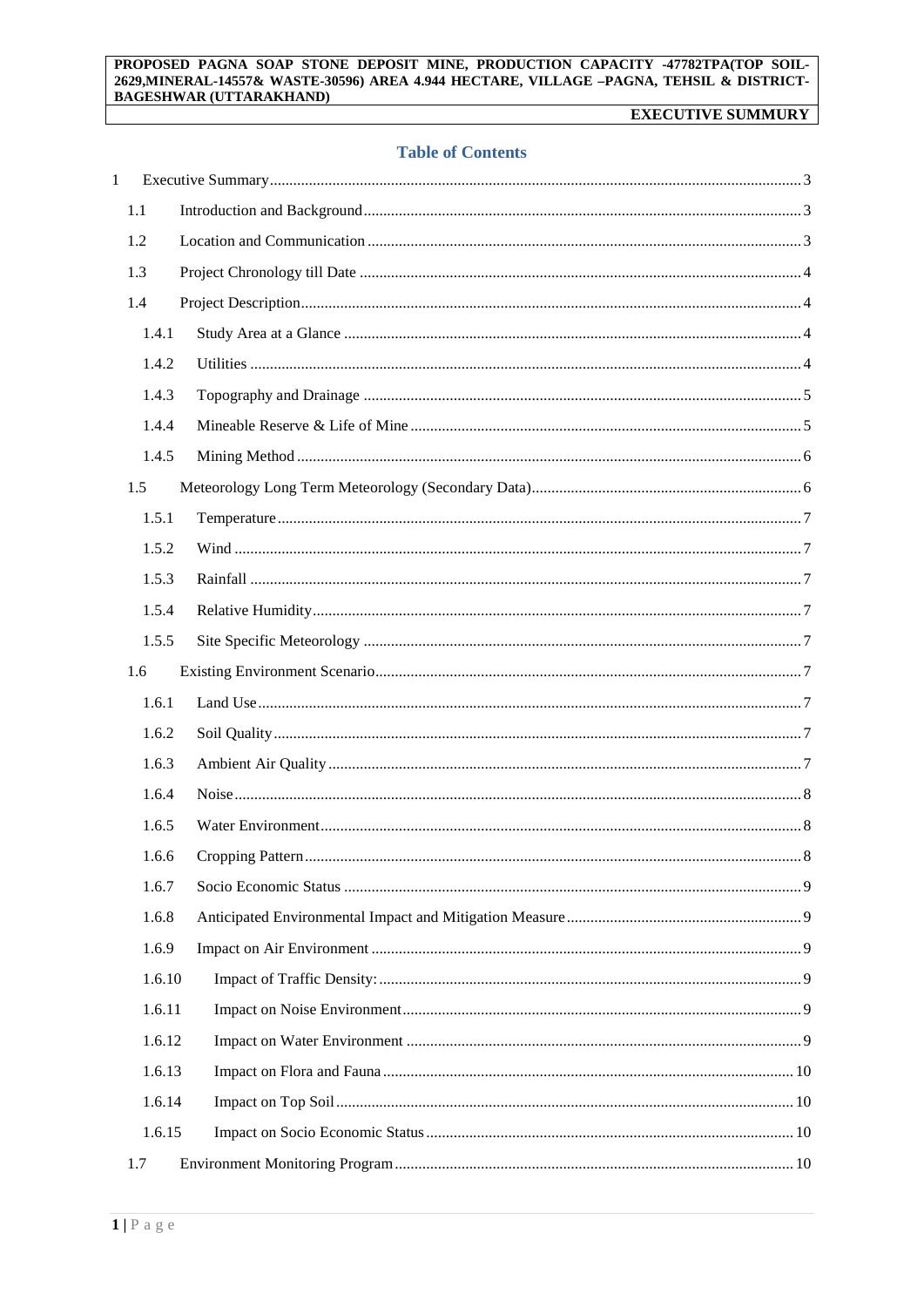#### **PROPOSED PAGNA SOAP STONE DEPOSIT MINE, PRODUCTION CAPACITY -47782TPA(TOP SOIL-2629,MINERAL-14557& WASTE-30596) AREA 4.944 HECTARE, VILLAGE –PAGNA, TEHSIL & DISTRICT-BAGESHWAR (UTTARAKHAND)**

# **EXECUTIVE SUMMURY**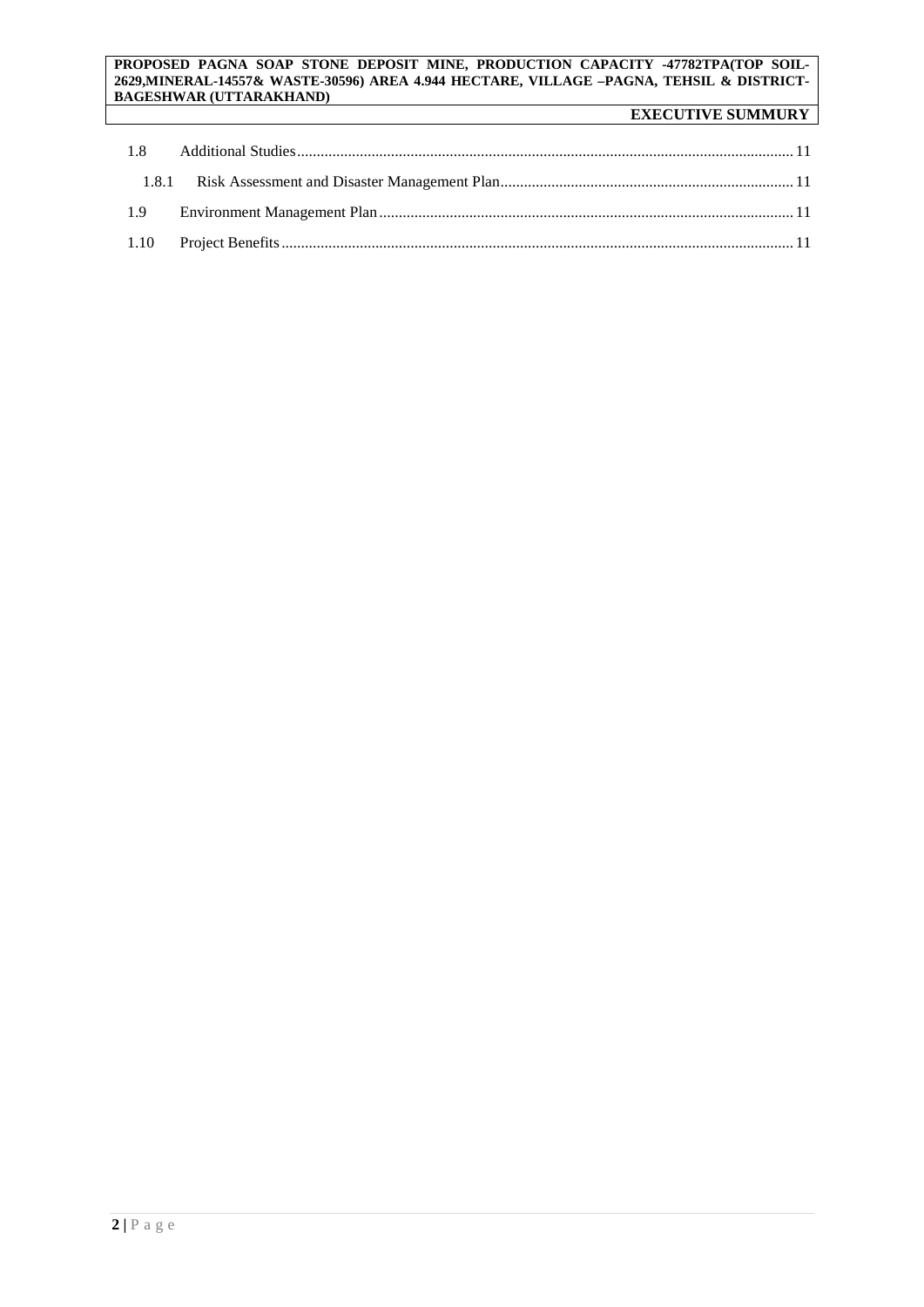## <span id="page-2-0"></span>**1 EXECUTIVE SUMMARY**

#### <span id="page-2-1"></span>**1.1 Introduction and Background**

The Pagna Soapstone mine Deposit mine area is agricultural land of, village: Pagna, Tehsil: Bageshwar, District: Bageshwar, State: Uttarakhand over an area of 4.944ha. for the production capacity of 47782TPA(Top Soil-2629,Mineral-14557& Waste-30596).Coordinates for the lease area are Latitude: 29°47'2.18"N to and longitude: 79°48'32.68"E

The letter of intent for grant of mining lease in Village Pagna, Tehsil & Dist Bageshwar (Uttarakhand) in Khasra no. 1932,1942,1950 and others was issued vide letter no. 1825/VII-1/2018/121/Kh/14 on dated 31/08/2018.

As per EIA Notification dated 14th September 2006 and subsequent amendments/Order dated 04.09.2018 & 13.09.2018 passed by Hon'ble NGT in O.A No. 17382016 & 186/2016 in the matter titled "Shri Sudarsan Das V/s State of West Bengal & Ors" and "Shri Satendra Pandey V/s MOEF & CC and respectively MOEF&CC Vide letter No. 11011/175/2018-IA-II(M) of dated 12.12.2018 directed that all mine lease area from 5 to 25ha falling under Category B2 will be considered as B1 by SEIAA/SEAC as well as for cluster situation therefore, EIA, EMP and Public Considered for areas 5 to 25 Ha is required, the project comes under B1 Category with cluster situation.

The proposal falls in projects activity no 1 (a) of schedule of the EIA Notification, 2006 and as the lease area is less than 100 ha. It falls under category B1 vide amendment EIA notification dated 14.08.2018. and the proposal will be appraised and requiring prior environmental clearance by SEIAA, Uttarakhand.

The studies were undertaken by The Consultant namely, Overseas Min-Tech Consultants ('OMTC'). OMTC is a National Accreditation Board for Education and Training (NABET) Accredited Consultant Organization (ACO) and is qualified to prepare EIA reports for Project / Activity 1(a) (Mining of Minerals), a mandatory requirement for agencies submitting such studies to regulators for the purpose of seeking EC.

The EIA study report has been based upon the following :-

- Field data collection on different aspects of environment including air, soil, water, land, meteorology, noise, flora, fauna, agriculture and socio-economy in the study area of 10 km radius with mine as its center.
- Study of opencast mining methodology, water requirement, source of pollutants and pollution control strategy.
- Ecological Prospective and Green Belt Development.

The EIA study evaluates the impact on the present environmental scenario and check out the environmental management plan incorporating further step to mitigate the adverse impacts of air, noise, water, land pollution on environment.

## <span id="page-2-2"></span>**1.2 Location and Communication**

| S.No.                    | <b>Particulars</b><br><b>Details</b> |                                              |
|--------------------------|--------------------------------------|----------------------------------------------|
| A.                       | Nature of the Project                | Proposed Pagna Soap Stone Deposit            |
|                          | <b>Size of the Project</b>           |                                              |
|                          | Mine area                            | 4.944 Hect.                                  |
| $\overline{\phantom{a}}$ | <b>Production Capacity</b>           | 47782TPA(TopSoil-2629, Mineral-14557& Waste- |

*Table 1-1: Location and Communication from ML area*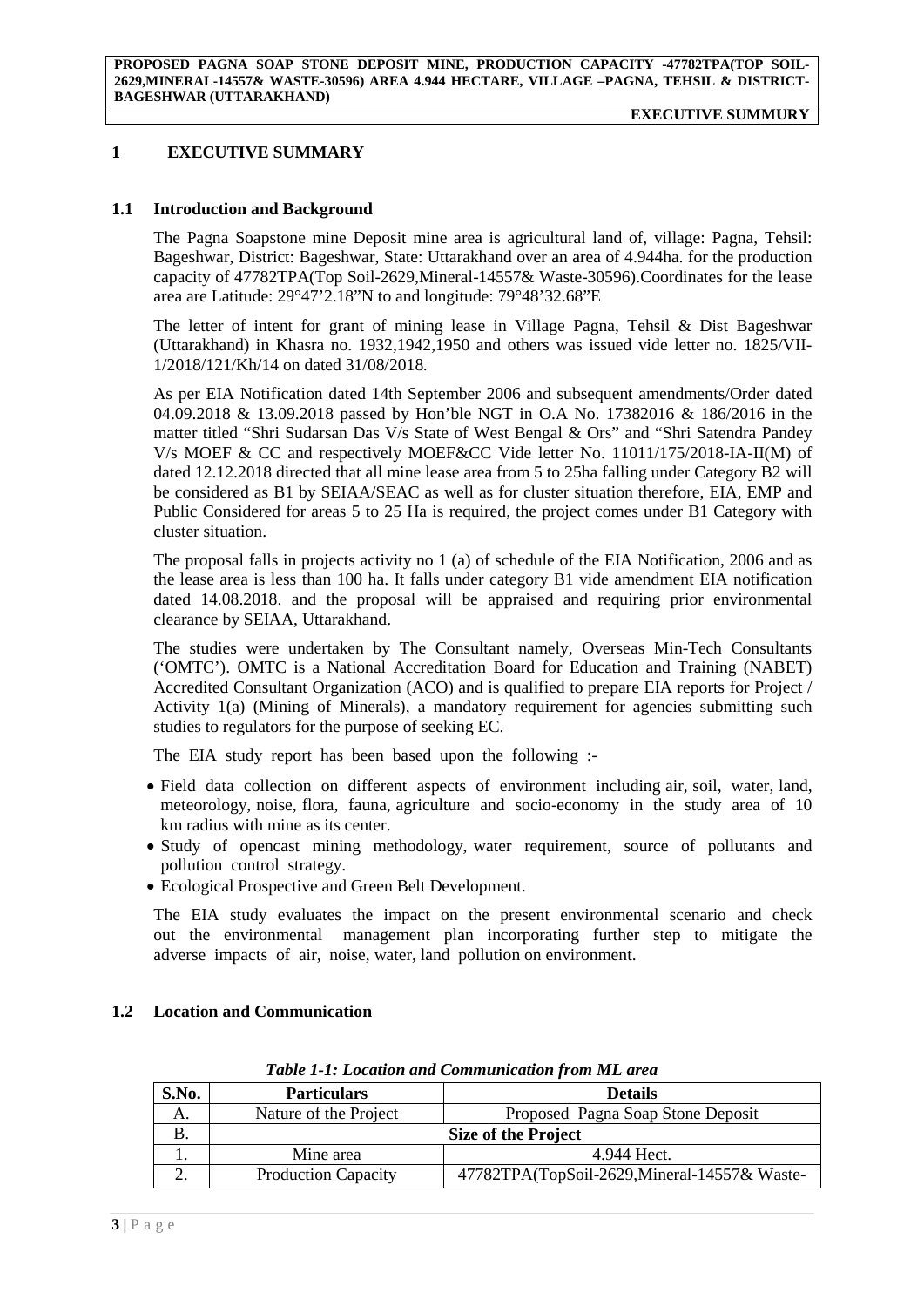#### **PROPOSED PAGNA SOAP STONE DEPOSIT MINE, PRODUCTION CAPACITY -47782TPA(TOP SOIL-2629,MINERAL-14557& WASTE-30596) AREA 4.944 HECTARE, VILLAGE –PAGNA, TEHSIL & DISTRICT-BAGESHWAR (UTTARAKHAND)**

#### **EXECUTIVE SUMMURY**

|    |                          | 30596)                                                                              |  |  |
|----|--------------------------|-------------------------------------------------------------------------------------|--|--|
| C  |                          | <b>Location Details</b>                                                             |  |  |
|    | Village                  | Pagna                                                                               |  |  |
| 2. | Taluka                   | Bageshwar                                                                           |  |  |
| 3. | District                 | Bageswar                                                                            |  |  |
| 4. | <b>State</b>             | Uttrakhand                                                                          |  |  |
| 5. | <b>Toposheet Numbers</b> | 530/13                                                                              |  |  |
|    |                          | Latitude: 29°47'2.18"N to 29°47'5.98"N<br>Longitude: 79°48'32.68"E to 79°48'28.46"E |  |  |

# <span id="page-3-0"></span>**1.3 Project Chronology till Date**

- 1. Pagna Soap Stone deposit of Shree Bharat Singh Bhakuni S/o Shri Anand Singh Bhakuni submitted relevant documents, namely Form-1 (as per the EIA Notification 2006, as amended till date) along with a Pre-feasibility Report, Approved Mining plan and proposed Terms of References (ToR) for carrying out environmental studies to the State Environment Impact Assessment Authority, Uttarakhand, with vide proposal no SIA/UK/MIN/37881/2019 on dated 23rd September 2019.
- 2. A presentation to the SEAC, Uttarakhand, to finalize the ToR for the EIA study before SEAC was held on  $23<sup>rd</sup>$  October 2019.
- 3. The SEIAA prescribed ToR file No. 126/SEAC on dated 18<sup>th</sup> November 2019.
- 4. OMTC carried out monitoring studies during the October ,November and December presented the findings in draft EIA report.

# <span id="page-3-2"></span><span id="page-3-1"></span>**1.4 Project Description**

# **1.4.1 Study Area at a Glance**

The study area is taken in accordance with the provisions of sector specific EIA guidance manual for Mining of Minerals manual, published by Ministry of Environment and Forests, during 2010. The study area for the Soapstone Mining Project was as follows:

- The proposed project area (M. L. area) is considered as 'Core Zone'.
- 10 km radius from the boundary limits of the M.L. area is considered as 'Buffer Zone'.

# <span id="page-3-3"></span>**1.4.2 Utilities**

| S.No. | <b>Requirements</b>           |                       | <b>Quantity and Nos.</b> |                        |                 |
|-------|-------------------------------|-----------------------|--------------------------|------------------------|-----------------|
|       | Drinking<br>Water<br>Domestic |                       | $0.61$ KLD               | 3.19 KLD               |                 |
|       | Requirement                   | Propose               | Sanitation               | 2.74KLD                |                 |
|       |                               | Dust Suppression      |                          | 451<br>$m^2$ .<br>area | 0.092 KLD       |
|       |                               |                       |                          | per $0.2 L$            |                 |
|       |                               | Greenbelt Development |                          | 2089 plants            | 2.08KLD         |
|       |                               |                       |                          | per 1.0LPD             |                 |
|       | <b>Total</b>                  |                       |                          |                        | <b>4.91 KLD</b> |

# *Table 1-2: Requirement for the mining*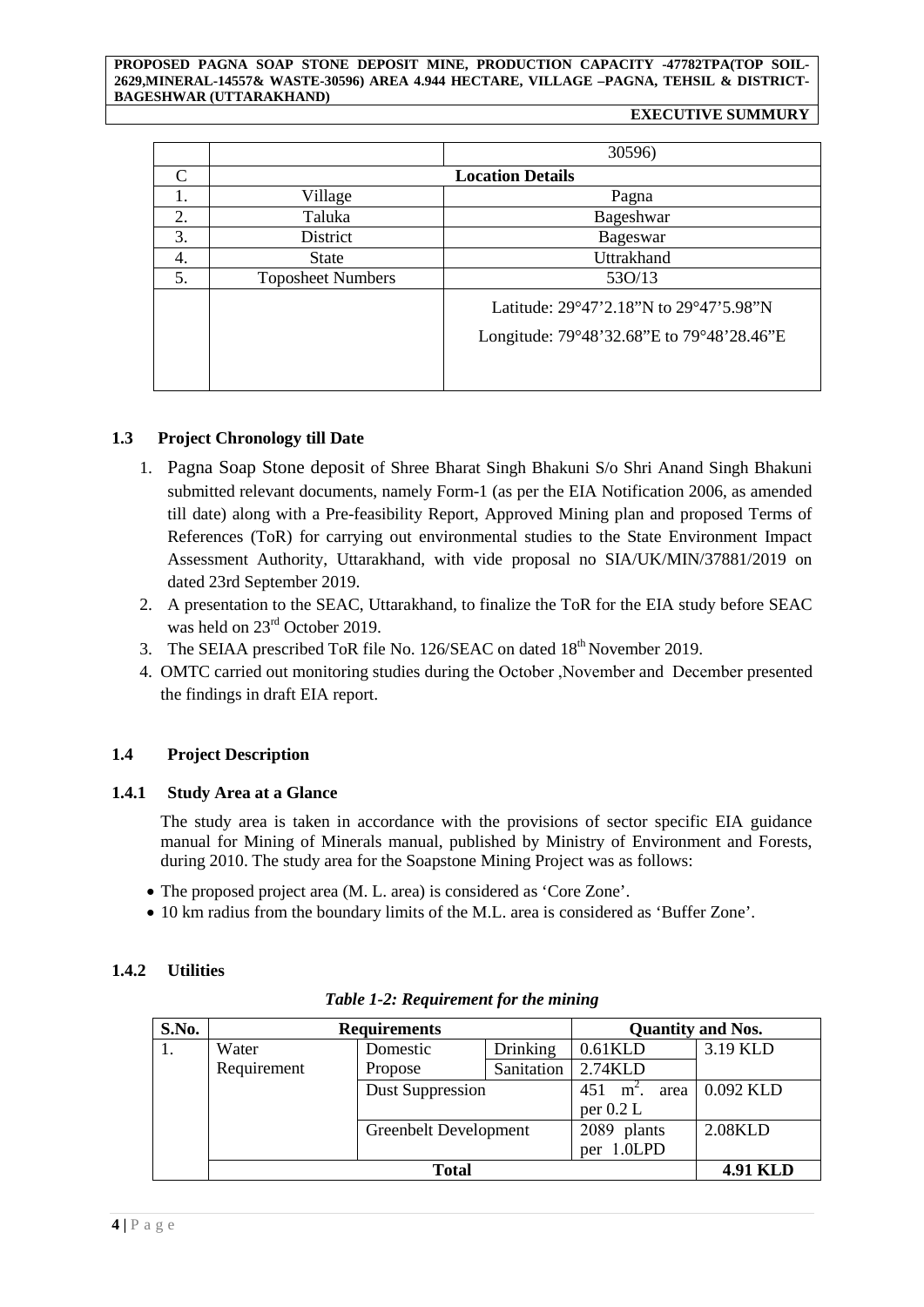#### **PROPOSED PAGNA SOAP STONE DEPOSIT MINE, PRODUCTION CAPACITY -47782TPA(TOP SOIL-2629,MINERAL-14557& WASTE-30596) AREA 4.944 HECTARE, VILLAGE –PAGNA, TEHSIL & DISTRICT-BAGESHWAR (UTTARAKHAND)**

| $\sim$<br>тепент<br>N<br><u>.</u><br>$\sim$<br>$ -$ |  |  |
|-----------------------------------------------------|--|--|
|                                                     |  |  |

## <span id="page-4-0"></span>**1.4.3 Topography and Drainage**

**Topography**: - The general slope of the area is towards East direction. Which is sloping towards East from 25° to 30° .The topography of the area is rough and rugged. The area by and large has a mild slope. The highest altitude recorded with in the area 948 m RL towards South of the area near Pillar A and lowest altitude recorded is 817m RL towards North near pillar I. .

Drainage Pattern: -In this lease area two guls are flowing from SW to NE and S to N the safety zone of 5m is left surrounding Guls. Retaining walls will be constructed on both sides of the Guls where mining is done to prevent flow of water in the mining pits during rains from Guls. One Gadhera is flowing from south to north outside the lease area in the western part at distance of 30 to 50m.

# **Regional Geology**

Surface geological plan and section at 100m interval on the scale of 1:1000 showing local lithology, structure features, mineralized zone and cross sections from boundary has been shown plate no.IV with contour interval of 10mts.

- 1. Showing disposition of all lithological units with clear nomenclature and their description is discussed below and shown on the geological plan.
- 2. Contacts of litho units/rock types as outcrops or inferred.
- 3. Attitudes like strike, dip at places.
- 4. Structural features like joint faults,etc shown.
- 5. Delineation of mineralized zone with definite demarcation as observed /inferred during prospecting.

## <span id="page-4-1"></span>**1.4.4 Mineable Reserve & Life of Mine**

## *Table 1-3: Mineable Reserves*

| Total Reserves + Resources $A + B$          | 400514tonne             |
|---------------------------------------------|-------------------------|
| A. Mineral Reserve                          | 60779.5                 |
| Proved Mineral Reserve 111                  |                         |
| <b>Total</b>                                | 60779.5                 |
| <b>B. Total Remaining Resources</b>         |                         |
|                                             |                         |
| Feasibility mineral Resource 211            | 161965.5                |
| Prefeasibility mineral resource 221 and 222 |                         |
| Measured mineral resource 331               | 180071.5                |
| Indicated mineral resource 332              |                         |
| Inferred mineral resource 333               |                         |
| <b>Total Resources B</b>                    | 342037                  |
| Total Reserves + Resources $A + B$          | 400514 <sub>tonne</sub> |

|              | Mineable reserve/ Average annual production |
|--------------|---------------------------------------------|
| Life Of mine | 267294/14557                                |
|              | $= 18$ vears                                |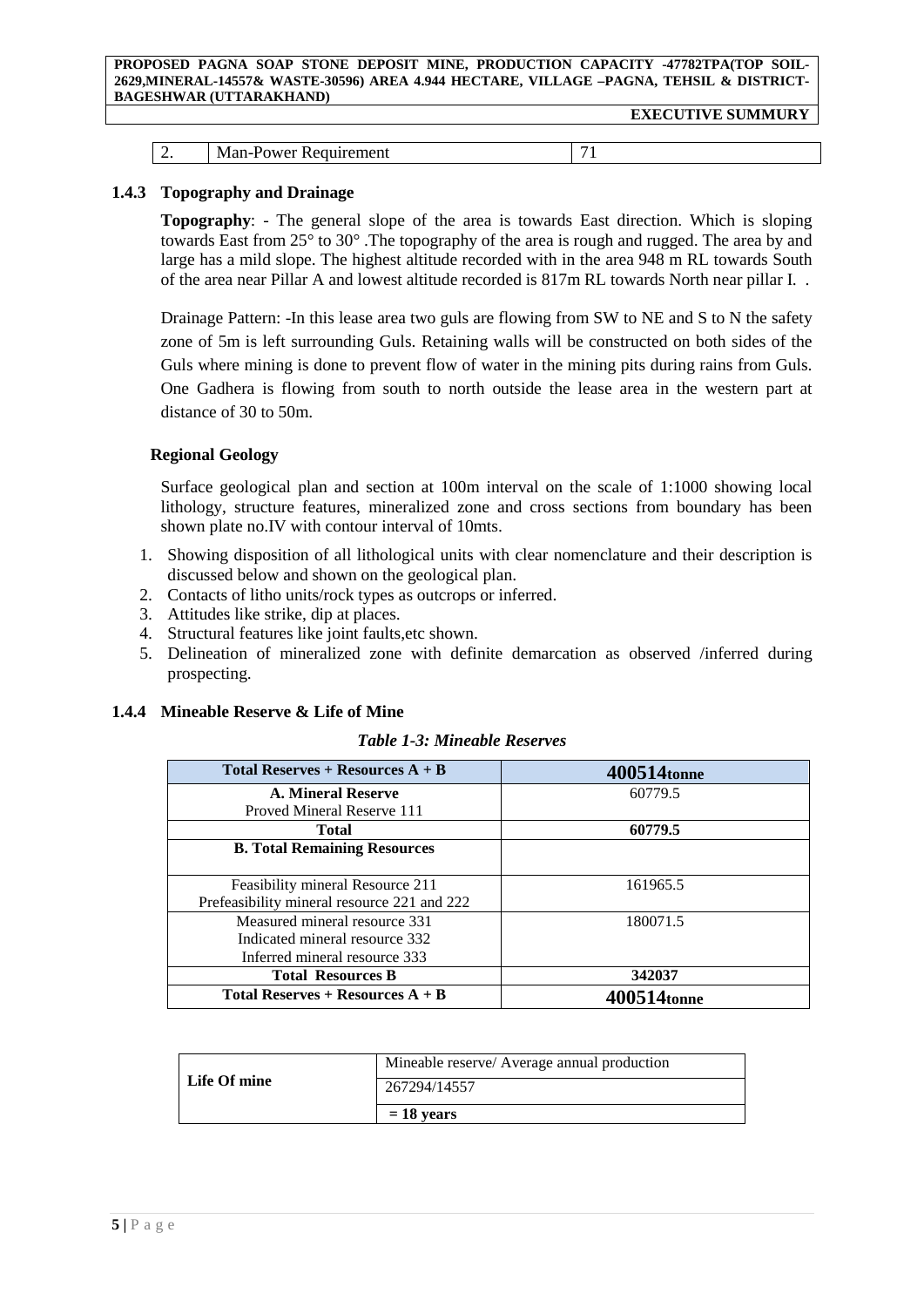# **1.4.5 Mining Method**

- <span id="page-5-0"></span>• The proposed method of Mining will be Open-cast semi-mechanized mining method by forming benches of 3.0 m height and width more than height using JCB excavator on contract.
- The mining benches will be formed along the contours, the height of the benches will be kept of 3m and width more than 4m initially to facilitate separation of soapstone and remove the mineral and interburden and soil by mules.
- Drilling and blasting is not Proposed.
- All the benches will be connected by mule track, so that mule can reach to the working faces the slope of the benches will be kept  $70^{\circ}$  but for exploitation of mineral benches will be steepened and width will be reduced and average slope of the faces will be kept  $65^{\circ}$ -70 $^{\circ}$

| тате 1-4. Елиет од Оренсам местатгеа                                   |                                     |  |
|------------------------------------------------------------------------|-------------------------------------|--|
| <b>Activities</b>                                                      | <b>Manual/</b> mechanization        |  |
| Removal of top soil                                                    | By manual labour / excavator        |  |
| Excavation and removal of OB re-<br>handling of OB & back filling etc. | By manual labour / excavator        |  |
| Excavation and sorting of mineral<br>soapstone                         | By manual labour                    |  |
| Packing of mineral in bags                                             | By manual labour                    |  |
| Transportation of mineral from pit<br>head<br>to nearest road point    | By Khachhars / Manually to PWD road |  |
| Unloading of bags $\&$ stocking of bags<br>at<br>road stock yard       | By manual labour                    |  |
| Loading of bags into the trucks at<br><b>PWD</b><br>road               | By Manual labour                    |  |
| Transportation of mineral from road<br>point<br>to Haldwani            | By Trucks                           |  |

## *Table 1-4: Extent of Opencast Mechanized*

# <span id="page-5-1"></span>**1.5 Meteorology Long Term Meteorology (Secondary Data)**

Information presented in subsequent paragraphs is from the Indian Meteorological Department (IMD), Long Term Climatological Tables, 1971-2000, Joshimath. These tables give useful information about a region's weather, since it was collected over a period of 30 years.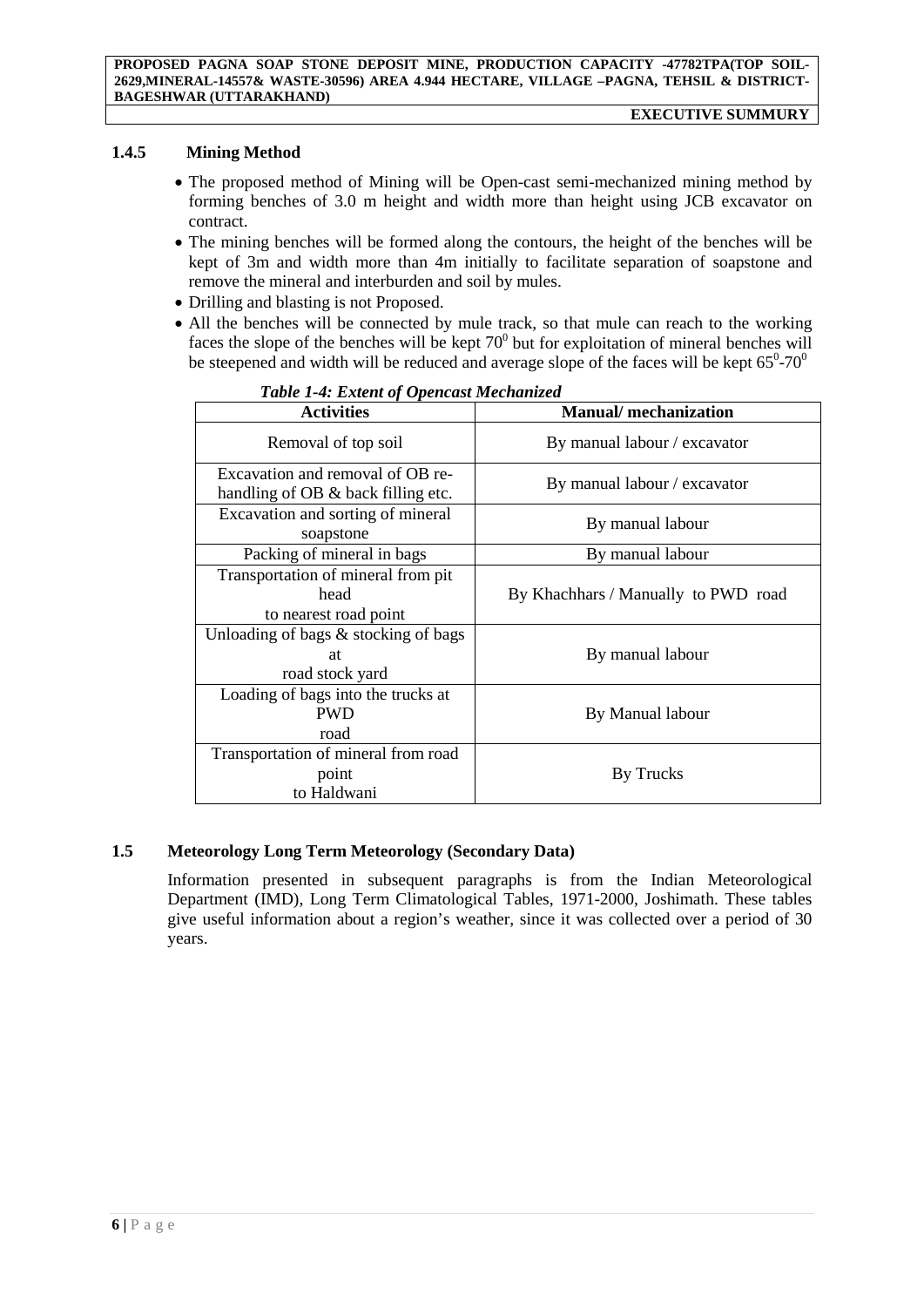# <span id="page-6-0"></span>**1.5.1 Temperature**

The month from April to July are considered as hottest with increase in temperatures. June is generally the hottest month with a mean daily maximum temperature of about 24.8°C and mean daily minimum of about 16.3°C. The highest temperature recorded at Joshimath 34.2°C on 14th June 1974. From November, both day and night temperatures start decreasing rapidly. January is generally the coldest month with the mean daily maximum temperature at about 11.0°C and mean daily minimum at about 2.0°C. Minimum temperature sometimes drops down to subzero temperatures and the lowest temperature recorded -15.1°C on 15th January 1974.

# <span id="page-6-1"></span>**1.5.2 Wind**

Long- term wind direction data indicates that the predominant wind during the study period indicates that the predominant wind during the study period (Post Monsoon Season October to December) 2018 is East to West (First Dominant) & Second dominant direction SE to NW

## <span id="page-6-2"></span>**1.5.3 Rainfall**

As per IMD station at Joshimath the rainfall in region was observed to be 1104.1mm in a year, bulk of rainfall was received in monsoon months from June to September. Maximum cloud cover was observed in the months of June to September.

## <span id="page-6-3"></span>**1.5.4 Relative Humidity**

Most humid conditions were found in the monsoons, followed by post-monsoons, winter and summer in that order. Mornings were more humid than evenings and humidity ranged from a high of 83-90% in monsoon mornings to a low of 52-55% in winter evenings..

## <span id="page-6-4"></span>**1.5.5 Site Specific Meteorology**

Environmental monitoring was carried out for Post- Monsoon season covering the months of (October ,November & December) 2019. Meteorological data is collected for wind speed, wind direction, temperature, rainfall and cloud cover.

## <span id="page-6-5"></span>**1.6 Existing Environment Scenario**

## **1.6.1 Land Use**

## <span id="page-6-6"></span>**Land Use of the Study Area**

The land use land cover map of the study area has been prepared using recent Landsat satellite image, area and distance calculations have been carried out using GIS software after geo- referencing and interpretation. Total Land covers an area of 32630.7 ha. Out of which Agriculture land 8919.2(27.33%), Built up land 2203.8(6.75%), Hill Area 20931.7(64.15%), Metal Road 95.1(0.29%), Rivers 396.4(1.21%), Waste Land 84.5(0.26%).

## <span id="page-6-7"></span>**1.6.2 Soil Quality**

The soils of study area are predominantly Sandy loam in texture. The pH of the soil is ranges from 7.92 to 7.52. The soil being of friable consistency, the bulk density of the soil is in the range of 1.72 to 1.62 g/cm3 whereas the porosity and water holding capacity are in the range of 36.92 to 34.35 % and 31.24 to 26.58 % respectively. It was observed that the Values of bulk density, porosity and water holding capacity varied according to the soil texture. Density of soils was found to be in definite range as per the texture, porosity and water holding capacity was found in marginal range rather poor water holding capacity as per the texture.

## <span id="page-6-8"></span>**1.6.3 Ambient Air Quality**

The above analysis report shows that since this mine is not operating and traffic on the National Highway is also less, population in the village is not more PM10 (65.33-42.26),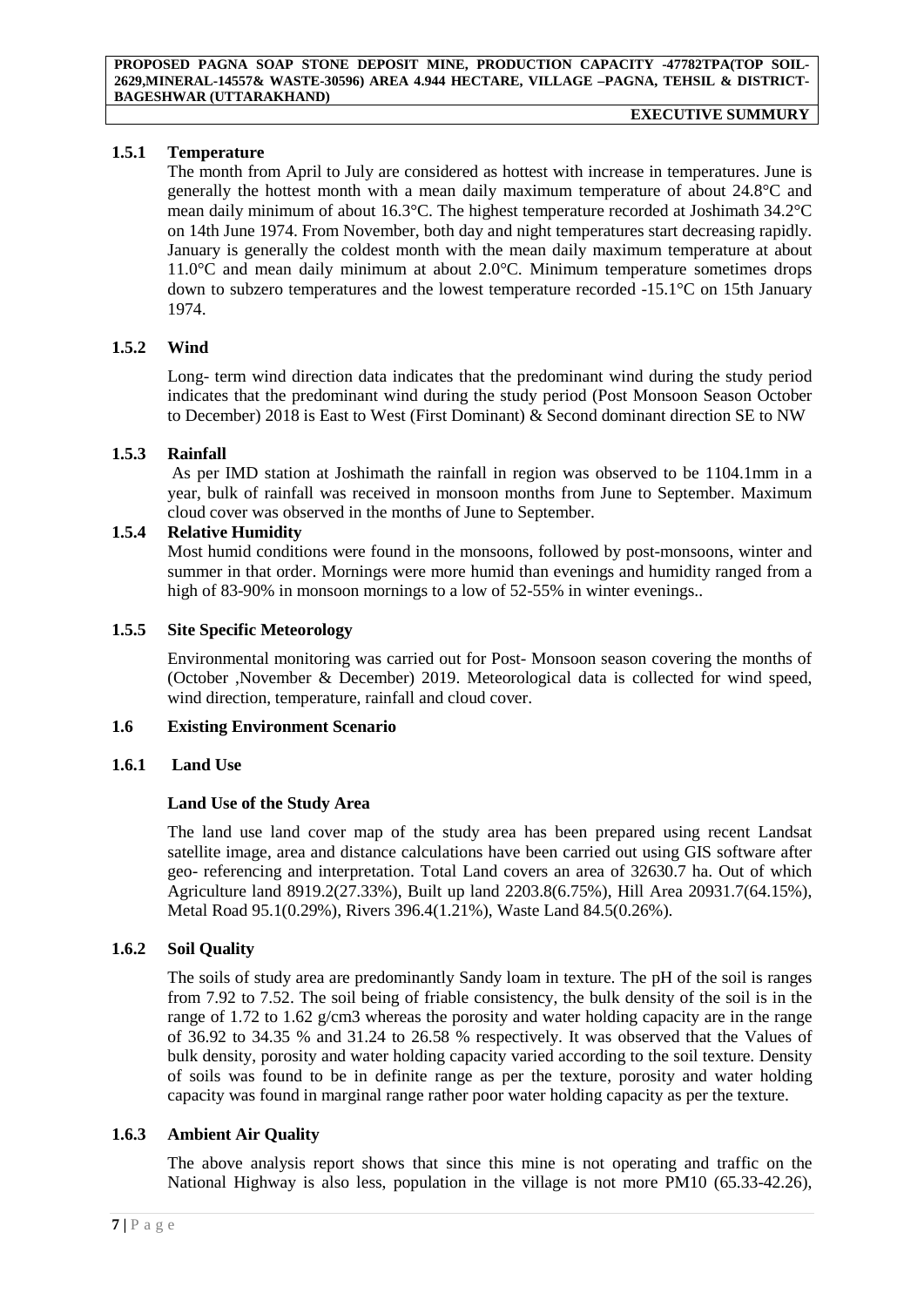**EXECUTIVE SUMMURY** 

 $PM_{2.5}(35.43-18.46)$ , NO<sub>2</sub>(27.41-16.98), SO(17.77-11.15), Free Silica(1.96-1.6) The baseline ambient air quality was found to be within the permissible limits of NAAQS.

#### <span id="page-7-0"></span>**1.6.4 Noise**

Ambient noise samples were collected from 6 locations in the study area; samples were collected from residential as well as industrial area (Mine site).

## **Day time Noise Levels (Leq day)**

The day time (Leq day) noise levels observed in the range of 52.4 to 42.6 dB (A) in residential area.

## **Night time Noise Levels (Leq night)**

The night time (Leq night) Noise levels observed in the range of 42.6 to 34.4 dB (A) which is within the prescribed limit of 45 dB (A) in residential area.

#### <span id="page-7-1"></span>**1.6.5 Water Environment**

#### **Groundwater Resources**

The Ground Water Resources and Irrigation Potential of the district were estimated during 2011 in collaboration with the Government of Uttarakhand using the methodology suggested by "Ground Water Estimation Committee (GEC-97)".

#### **Groundwater Quality**

The analysis results shows that the pH for the ground water samples GW1, GW2,GW3, GW4, GW5 & GW6ranged from 8.20 to 7.44 indicating slightly alkaline in nature. The TDS (Total Dissolved Solids) were found to be in the range 320 mg/l to 208 mg/ l which is within the permissible limit of 2000 mg/l. Total Hardness of Ground water samples in the study area was found to be 252.0-216.0 mg/l which is within permissible limit. Alkalinity indicates better buffering capacity of water and ranges between 156.0-110.0 mg/l.

Fluoride content varies from  $0.52 \text{ mg/l} - 0.26 \text{ mg/l}$  which is within permissible limit. The overall ground water quality in the study area was found to be mineralized with respect to total dissolved solids  $(320.0 \text{ mg}/1 \text{ to} 208.0 \text{ mg}/1)$ , chloride  $(84.56 \text{ mg}/1 \text{ to} 31.99 \text{ mg}/1)$ , sulphate (36.60mg/l to 16.80mg/l).

## **Surface Water Quality**

Surface water samples were collected, analyzed and compared with Indian standard for drinking water 10500:2012, pH value was found to be 7.74 which indicate that surface water is alkaline in nature; TDS was found to be 210 mg/l. Dissolve oxygen were found about 6.2mg/l..

## **Biological Environment**

Ecological study is essential to understand the impact of industrialization and urbanization on existing flora and fauna of the study area.

There is no wildlife sanctuary, National park, Biosphere reserve, Wildlife corridors, Tiger/ Elephant reserve within 10 km radius of the mining lease.

| <b>Crop</b> | <b>Name</b>                                   | <b>Season</b>    |
|-------------|-----------------------------------------------|------------------|
| Rabi        | Massar, Gram, Mustard Seeds, Potatoes, Onions | September-April  |
| Kharif      | Maize, Paddy, Mash, Rice                      | June – September |

#### <span id="page-7-2"></span>**1.6.6 Cropping Pattern**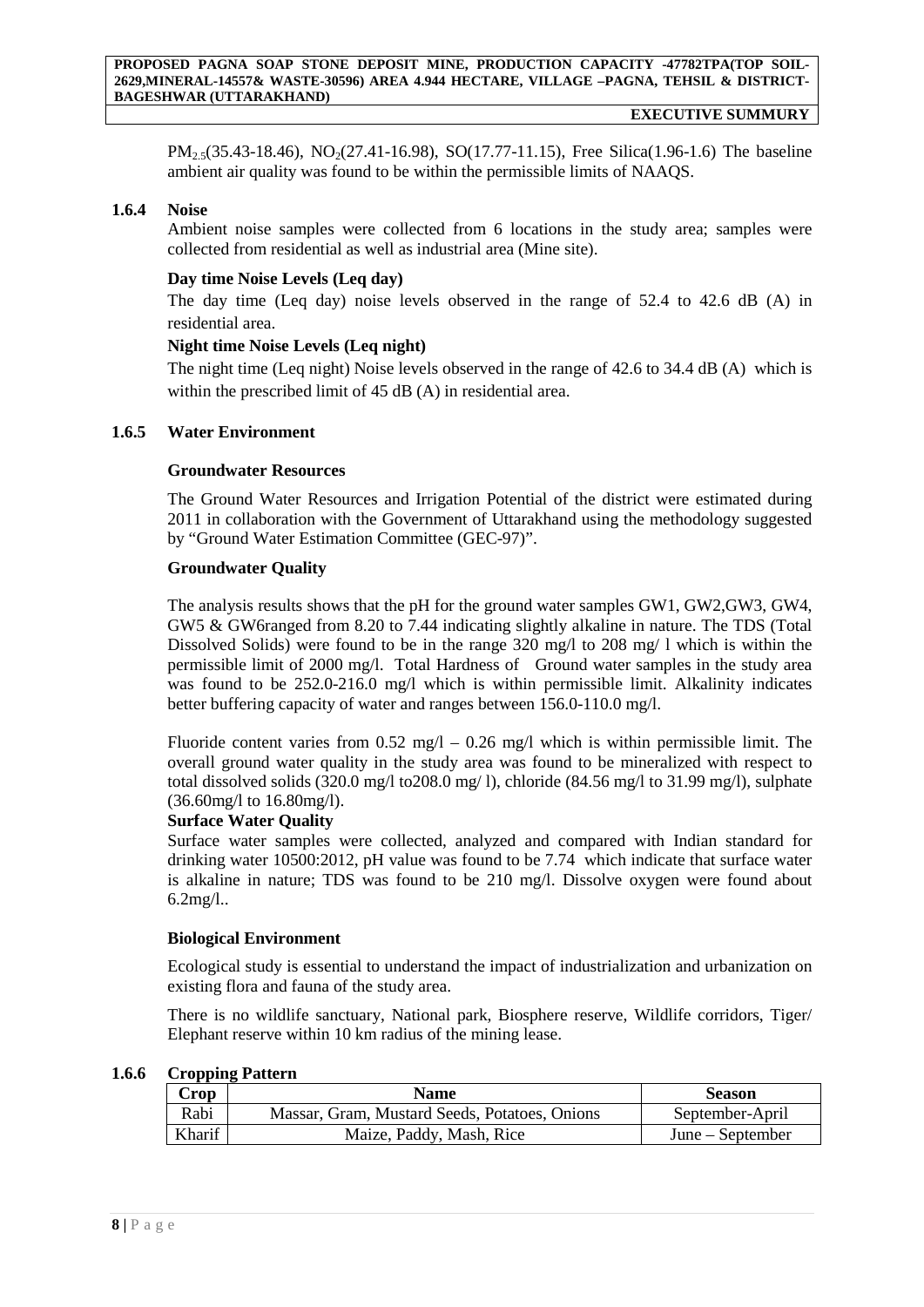# <span id="page-8-0"></span>**1.6.7 Socio Economic Status**

The study area includes 175 villages within the 10 km. radius with a total population 57130 as per census 2011.In the study area about 41599 (73% )of the total population is literates & 15531(27%) .As per census 2011, about Working Population (23921) 9794 of the Main Cultivator, 411are Main Agriculture Labour, 287 are Main Household Industries, 6311 are Main Other Working, 3242 are Marginal Cultivator, 1780 are Marginal Agriculture Labour, 250 are Marginal Household Industries,1846 are Marginal Other Working..

## <span id="page-8-1"></span>**1.6.8 Anticipated Environmental Impact and Mitigation Measure**

#### **1.6.9 Impact on Air Environment**

- <span id="page-8-2"></span>• Water sprinkling will be done twice during the day in summer season and once during the day in winter season for settling of dust particles.
- Sharp drill bits will be used for drilling and they will be maintained periodically to reduce the generation of dust.
- Transportation of mineral will be done on Kaccha road which will generate dust and rest of the distance will be on National Highway will not cause air pollution.
- Drilling machines will have bag filters attached to them also to prevent the dust to get air borne.

#### <span id="page-8-3"></span>**1.6.10 Impact of Traffic Density:**

Traffic analysis is carried out by understanding the existing carrying capacity of the roads near to the project site and the connecting main roads in the area. Existing traffic on these roads was compared with the carrying capacity of these roads as per IRC guidelines and it was found that the roads are capable of handling the additional traffic/load.

#### <span id="page-8-4"></span>**1.6.11 Impact on Noise Environment**

The expected noise levels in the working environment are compared with standards prescribed by occupational safety and health administration (OSHA-USA) & CPCB-NEW DELHI, the noise levels are expected to be in the acceptable range.

#### <span id="page-8-5"></span>**1.6.12 Impact on Water Environment**

#### **Impact on Surface Water Quantity**

Surface water will not be utilized and impact on surface water quantity is not anticipated due to the proposed activity.

## **Impact on Surface Water Quality**

The proposed opencast mining operation may cause water pollution. The sources of pollution generally are:

Wash off from dumps Soil Erosion

#### **Mitigation Measures**

In open cast mining pits as well as on dumps, it is necessary that the rainwater falling outside the edge limit of the working areas will not be allowed to enter into the pit and working areas. Therefore it is proposed to develop garlands drains around the mining pits and dumps to arrest the surface runoff water and divert it to lower synclines without any contact with the mining operations.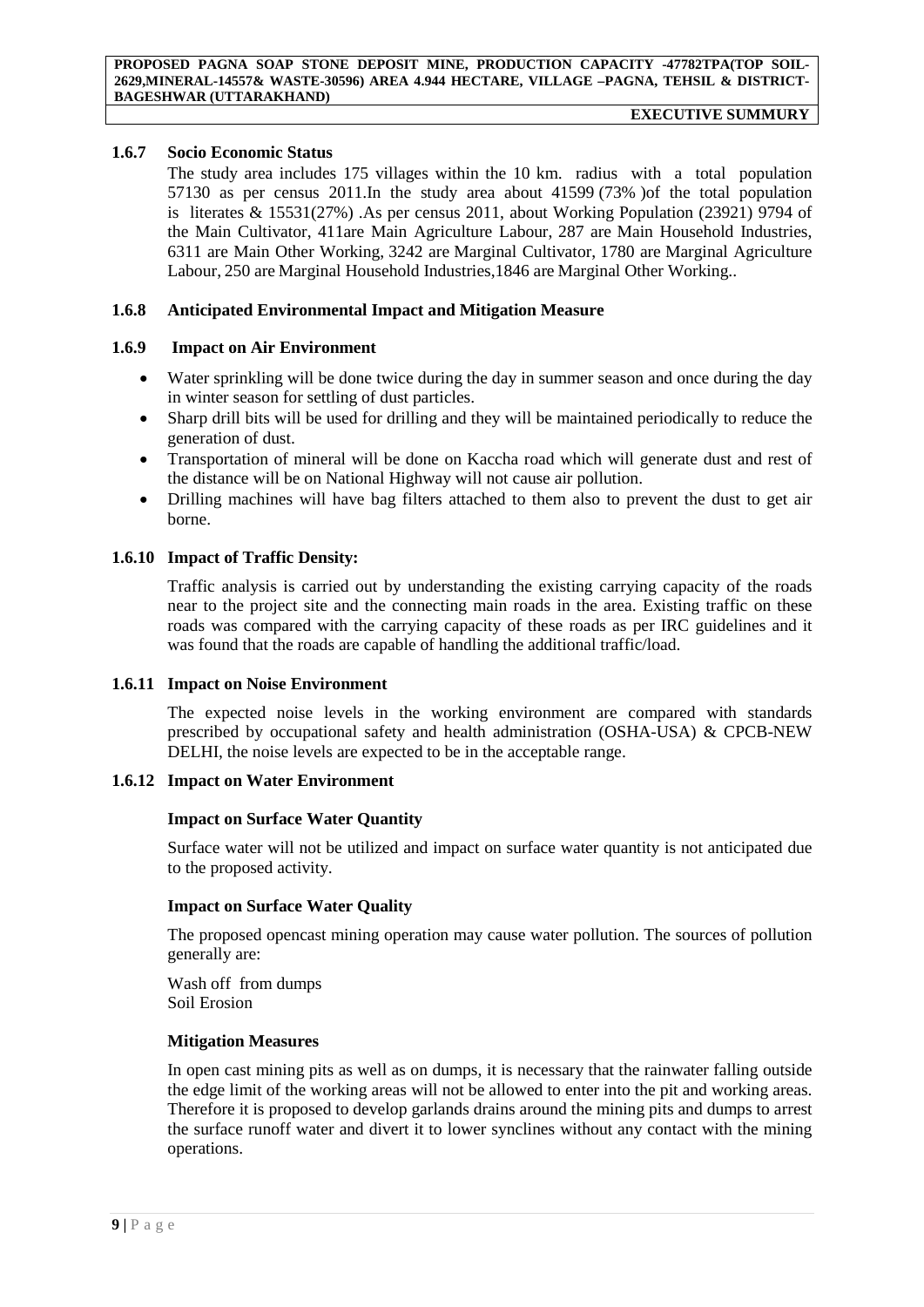#### **EXECUTIVE SUMMURY**

In the lease for proper drainage of water, a set of garland drainages will be made in the mining lease area and the water will be accumulated at the lower most gradient by constructing siltation tanks which will act as water storage in the area as well as collection of silts. Silts will be regularly cleared regularly.

# **Impact on Groundwater Quality**

Since water table is very deep  $\&$  mining will be carried out much above the water table  $\&$ therefore there will be no impact on ground water. The impact of mining on groundwater is not anticipated as the mining will be done till 3m only & not going to encounter the groundwater table.

# **Mitigation Measures of Groundwater**

Since water table is very deep  $\&$  mining will be carried out much above the water table  $\&$ therefore there will be no impact on ground water. The mining is proposed maximum up to 12 m below the surface during the life of the mine .No working id expected below the water table will be about 40-50m below the bottom of the pit.

# **1.6.13 Impact on Flora and Fauna**

<span id="page-9-0"></span>As the mining activities will be confined to core zone only, no adverse impact is foreseen on the flora & fauna in the core zone. To prevent the entry of wildlife animals from entering the lease area proper fencing will be done all around the lease area.

# <span id="page-9-1"></span>**1.6.14 Impact on Top Soil**

During mining activity Soapstone is exposed on the surface itself hence no mineral reject & top soil will be generated during this scheme period (five years). This will in turn result in minor changes of topsoil structure.

## **Mitigation Measures for Top Soil**

However, the project design will take into account the preservation of the top soil and its subsequent use during the restoration of the site.

## <span id="page-9-2"></span>**1.6.15 Impact on Socio Economic Status**

Socio-economic survey was conducted in five villages within the study area located in all directions with reference to the project site.

The respondents were asked for their awareness/opinion about the project and their opinion about the impacts of the project, which is an important aspect of socio-economic environment, viz. job opportunities, education, health care, transportation facility and economic status.

# <span id="page-9-3"></span>**1.7 Environment Monitoring Program**

The monitoring of pollutant in mine will be carried out for air, water, soil and noise. It takes care of all monitoring needs of the mine. Additionally ambient air and work zone monitoring in mine will be conducted in every season near mining operation, loading and transportation (haul road) areas by Government approved private agency. The analysis results of air monitoring will be properly recorded and submitted to the statutory authorities from time to time. Noise measurement of mine equipment will be done once in a year, ambient air monitoring will be done once in one season at three locations (1 in upwind, 1in downwind, 1 in lease area. Ambient noise monitoring will be carried out at 3 locations, 1 within the lease area, and 2 locations of nearest habitation to the lease. Water quality monitoring will be done once in season at two locations& soil quality monitoring will be done